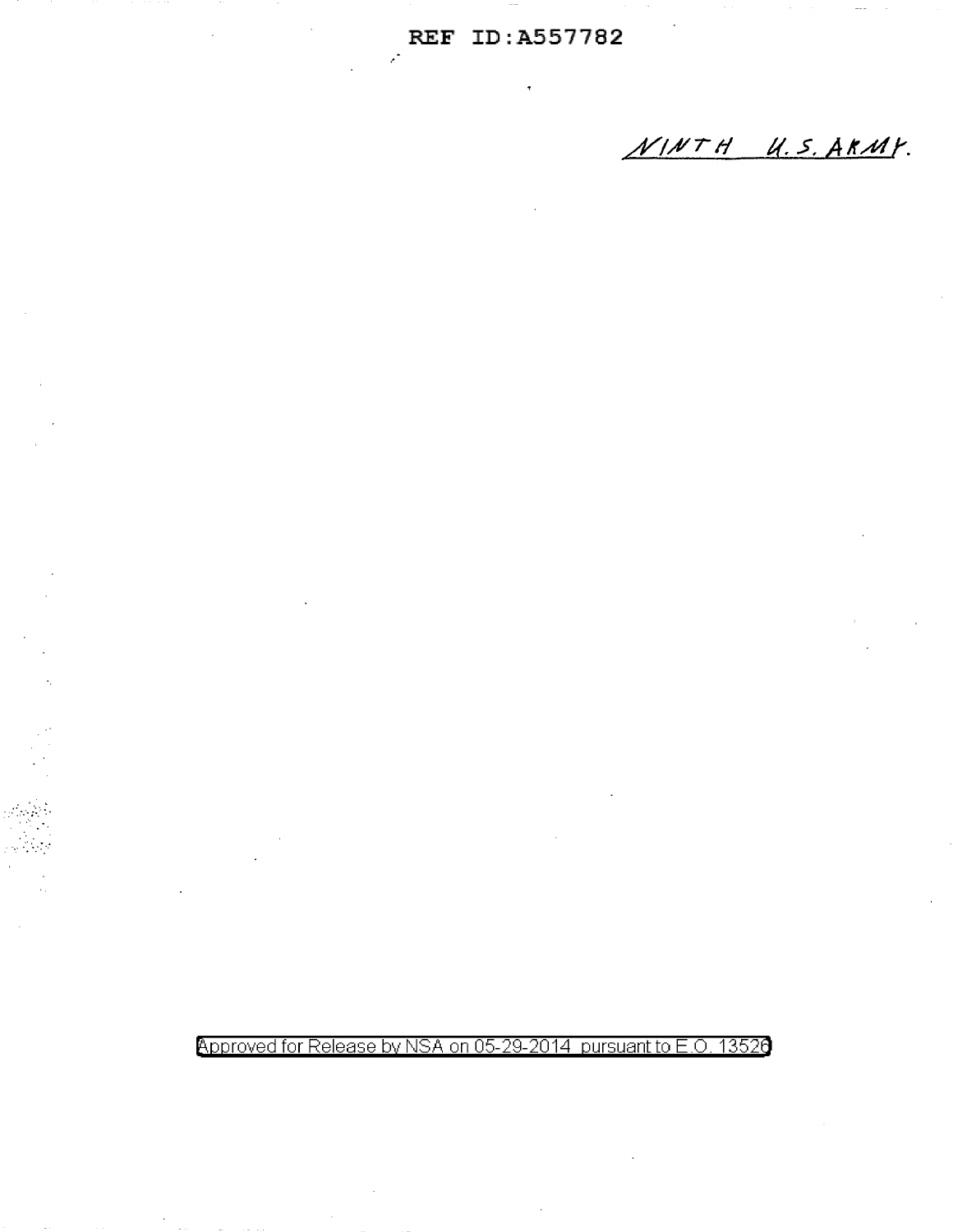REF ID: A557782 Ninth U.S. Anny, Contacts. Cartagne  $1 - 2$ Documentation : Lafter petin Reports, Anny. 3-6 B. October. C. Novela, D. December. I - 2 after action Report. 4-6 A. 1-15 Rowha. B. 16-31 Recular. tte, 4-2 Ruidig.  $6.1$  $A - 4 - 2 R_{initial}$  #99. 12 Dec.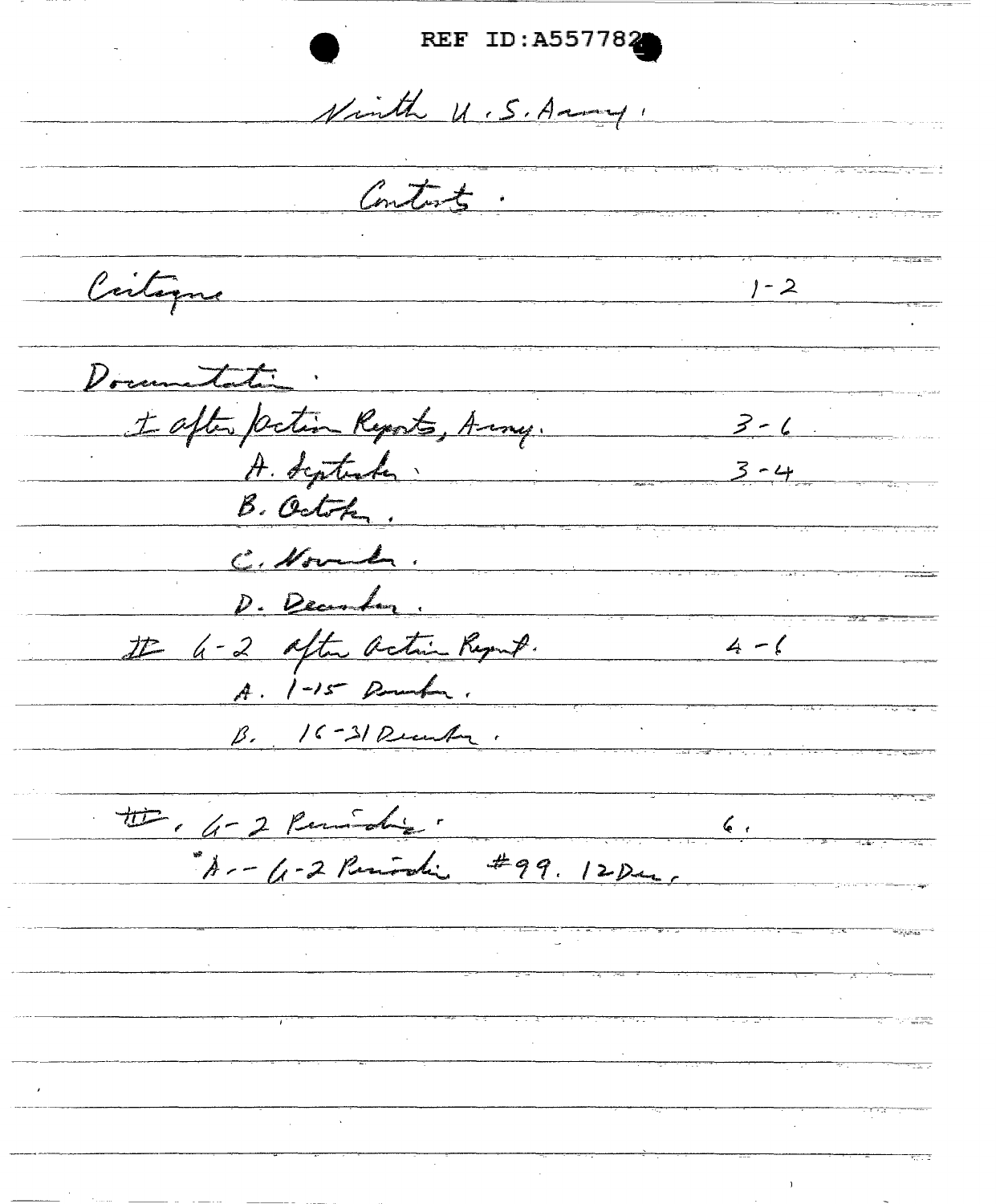# **REF ID:A557782**

### NINTH U. S. AREY

#### **\*\*\*\*\***\*\*\*\*\*\*

#### **CRITIGUE**

During October onwar the Kinth Arsy was the morthernmout Americh Arzy, adjacent to the Sagond Sritish Army, sleo in HOLLAND. and from 16 Rowsster the Ninth draws to the ROER River, sporoximately six Eiles distant from its 22 October front lines, and where it was situated late 15 December, planning a crossing of the ROMR. The Ninth's saior expression of its opinion of the enemy capabilities consisted in (1) the belief in the strength of the enemy's IMER fortification, (2) the resognition of the RMER dams flooding threat, (3) and the recognition of the presence and power of the Sixth Panzer Army as a strategic reserve west of the EHINE. There was no expression of opinion that NUSA expected or sonsidered the enemy capable of the Counteroffensive.

#### \*\*\*\*\*\*\*\*\*\*\*\*\*\*\*\*

NUMA arrived in France during late August, becase operational on & Sephunber, and its major action during September was the conquest of BREST, with containing actions against the ports of LORIENT and ST. MAZAJRE. (1) The Army became the northernsoet USS. Aray in the Twelfth A my Group when its command post was established on 22 October in NAISTRICT, Holland; the sotivity of the month consisting of planning for action west of the RIME, and supply and povement to the nesigned sone. (Ibid.) Containing operations continued until 16 Sovember, when NUSA launched an aggressive drive to the ROFR River, sbout six mil a distant, in conjumption with the adjacent (south) Rigst U.S. Army's drive to cross the ROER. (Ibid) Despite stiff resistance, hoth the XIII and XIX Corps were aituated on the west bank of the ROB at the end of November. (1816)

11. Withtill 16 December, the Ninth Army eliminated remaining energy. forces in its sector west of the EOER, and prepared to cross the ROZR.  $(I, D)$  Resistance we stubborn, counterattacks were sounted although \*th enemy had withdrawn his high grade traops, \*and the enemy was alert, with evidences of "grim determing don to defend between the ROMA and RHIMA."

. During the first two weeks of December the Hinth Aray planned the ROTR asseult. (I.D) Three considerations were cunoted by the 0-2 After/Astion R port for Describer as being of " maiderable importance."(II,A) First, NUSA reparded the cosmy feld fortifications east of the RUER To be extensive, and a succ. sful crossing required detailed planning and means to breach the Second, the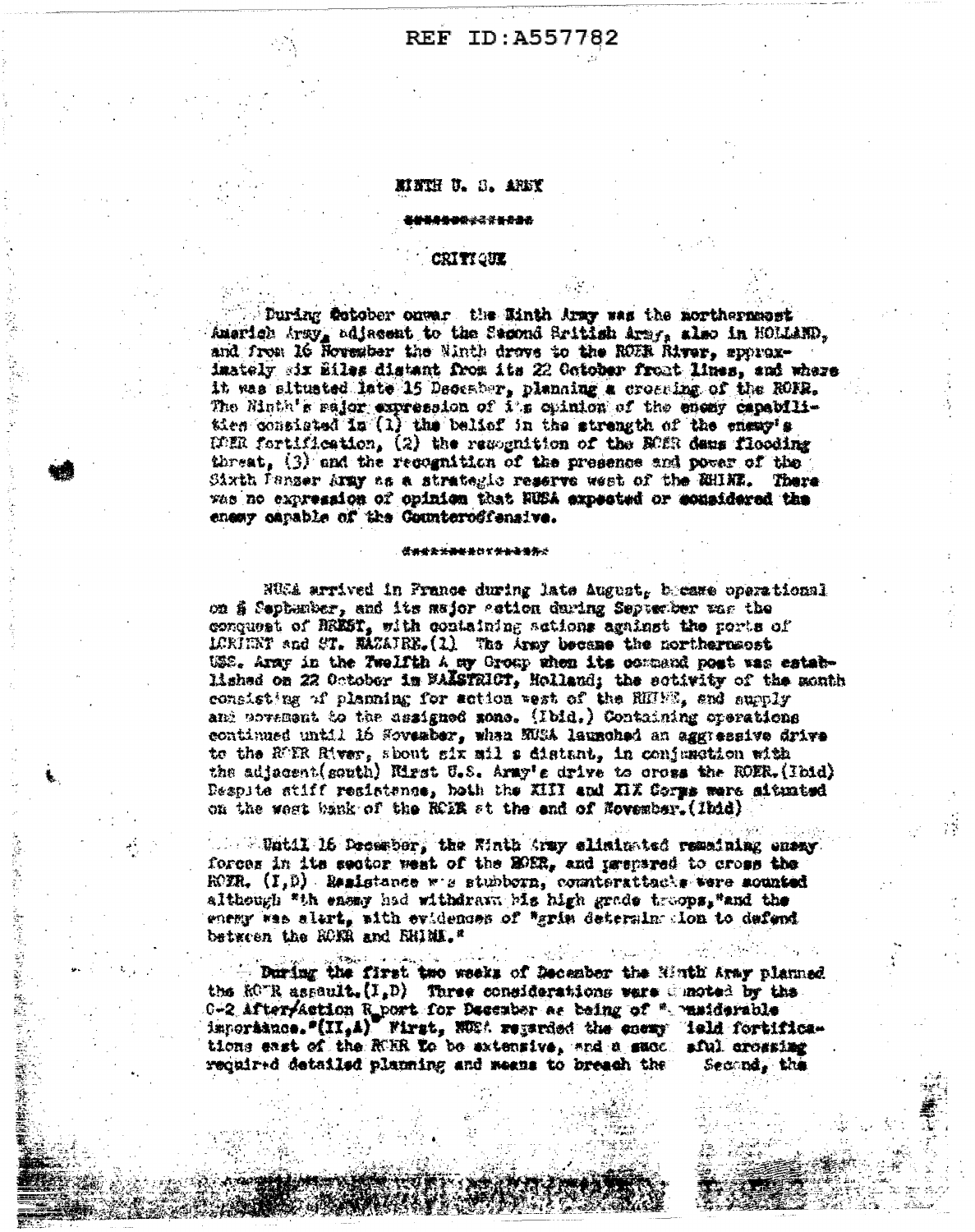- capablity of releasing the IOER dams south of DUREM to Flood **WEBSTER** the r wer valley was sensidered such a serious threat. thatthe bridg saad oparation h d heen postponsd by "higher authority," until their destruction by sarial houterdeent or capture by the First. U.S. Away. The tird facto: was the respect hold for the reserve Sithi Sixth Panzor Army. NUSA's attitude towards this force was expressed thus as to this third consideration, "th oth Panzer Araw. the encay had been sbout to contain the Ninth and Sirai Araica with. cosmitting any of the four Pauser Division consittuting this "tree." This econty had given him a very powerful nobile striking fores with which to counter any break thru of his Hosr; River defenses. The presence of such strong fromes Rest of the Rhine and the strength of the Reer River works made it clear that the enemy intended to make a determined stand west of the Rhize along the Rose

**CASE SEARCH AND AND ALLES** 

 $\mathtt{REF}\text{ } \mathtt{ID}:\mathtt{A}$ 

**Criticus:** 

This opinion of the Sixth Panger Army as a strategic regerve constituted the Ningh Aray's supression of its appraisal of the major enemy capsbilities and intentions. "arge-scale counterattack potentialities. intentions, or capabilities were not discussed among the daily G-2 Periodics. WHOM's records did not indicate that the convend had stated its vie-s about the enemy in G-2 Estimates of the Kaeny Situation. Air reconnaissance did not suggest enemy buildup opernations and offensive intentions, possibly because poor weather had forced reduced flights. (II) No in'erpretative commentary was offered on the the point "several changes in enexy dispositions occurred during the week of 9-16 December, "manely the shifting to the south of the 2 fS Pauser and 3 Pauser Grenadier Divisions, and movement of the 246th Infantry Division into the Nimth's zone.(Ibid.)

Enemy operations on the loth did not seriously affect the Minth, according to the December G-2 After/A tion Reports "On the loth of December, the energ launched a gewerful offensive on the front of the First Army. A considerable portion of the sysilable Garman regorves was unsed in this drive. "Having thrown the bulk of his forces into this attempted breat-through, the enexy was fairly quict on the Hinty Army front. thgs, in principally is harassing ariillery and morthr fire and fail, consistent sir activity throughout the period. ...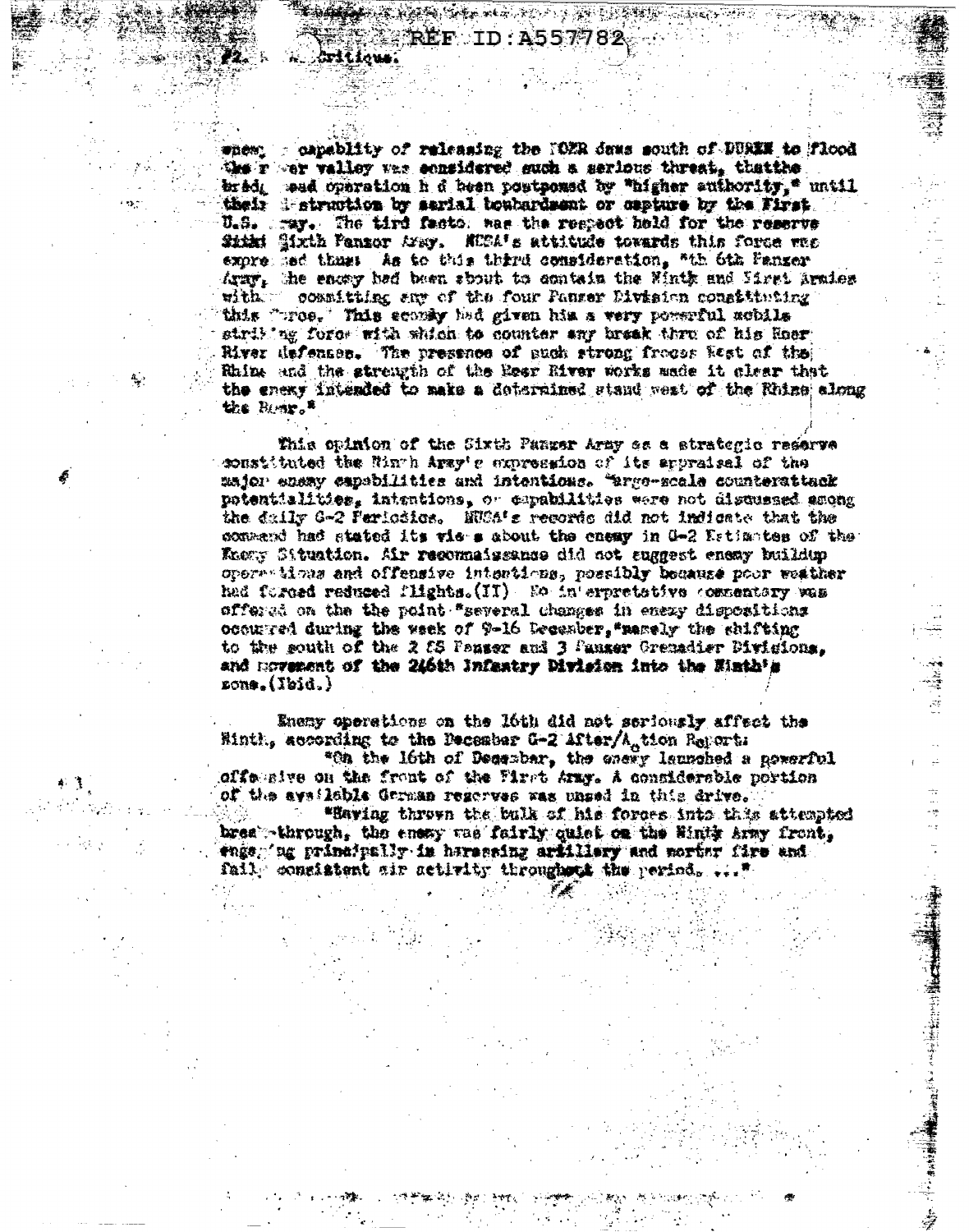#### 宜宜文 7. В. **AN'I**

\*\*\*\*\*\*\*\*\*\*\*\*

**REF ID A557** 

#### **DOCUMENTATION**

## I. After/Action Emports, Army.

## September, 1944.  $(5<sub>6</sub>0<sub>0</sub>1<sub>0</sub>, 1<sub>1</sub>2<sub>0</sub>(1))$

NUCA assumed initial operational responsibility on 5 September. howing arrived in the CHERBOURG Peninsula during late Angust. It captured the city of BREST, France on 18 September. and the month concluded with containing action against the ports of LORIENT and ST. HAZAIRE.

B. Ontrber.

 $Source: J<sub>0</sub>216(1)$  )

The corrend post war moved to MAASTRICT, Holland, and the houdquarters was established by 22 October. During themonth NUMA was o neerned with planning of operations against excay positions west of the RHINE, and with supply and movement of units to the none of action. There was seme rinor activity by and against the XIX Corps in particular, but no major snexy activity. HUCA became the morthernmost KK U. S. Army on the Twelfth Army Croup's fronts

## C. November.

 $(5 + 265(1))$ 

At the beginning of the period NUSA cocupied a 14 mile front roughly from the WDM River, north of which was the Second Buitish Arry, to approximately BURSELEN, the boundar y with the First U.S. Army. Containing operations and patrols comprised the operations until 16 November, when a Army group offensive was launched toward KUM. NWA waa to drive aggressive to the ROKK River, about six milas dis ant, and the First Agry was to drive across the BODR. Rusistance was stiff, but the month's end found both the XIII and III Corps on the west bank of the ROSA River.

## D. Desember.

 $\{Sauros: L-ML(1) \}$ 

"Until 16 December the divisions of the Army were eliminating the remaining onesy formutions in the sector west of the Roer River and resting, refitting and traini g for the next assault to cross the Rour teward the Mine, ..

鬄

活塞管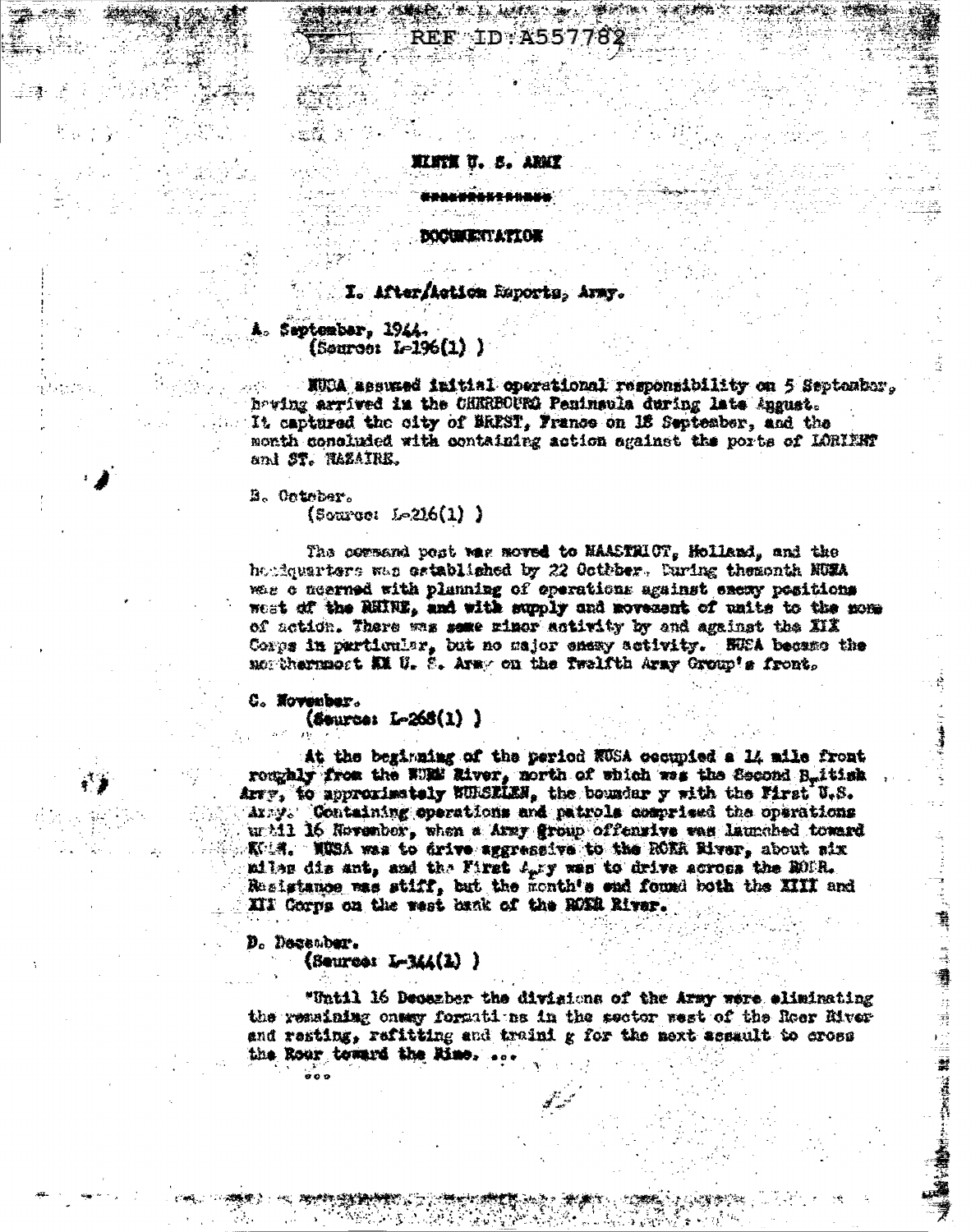the ansay drive altered plans, and new ones had to be mede 6 delay. Every effort was devoted to prepartion for warding with . off : saible threats from the northeast against the flank of the Ageri an line, and to rendering assistance to the bard-hit First Army o the south.

ID:A557

osmontation.

**REF** 

"The XXIX TAC was hampered by poor whether but sameged to fly some rissions, cutting rail lines, a thanking fortified sites and giving close support to ground troops whenever visibility permitted. i<br>il

'In early December the staff was engaged in planning the crossing of the ROER K, ver, Such plans and to take into secount fiedl fortificati as on the sentern bank, the possibility of flooding through demalition of the days on the upper reaches of the river and the disposition of the Sixth Panaer Army, 'a very powerful mobile striking force,' somewhore west of Cologne.

"Resistance ressined riubborn mp to the conclusion of the operstion on the Rosr, with counternitacks nounted from time to time, although the enemy had withdrawn high his high grade troops. He was arefitive to petrols across the Roer. His posts were manned and he as alert. Our troops brearved extensive digging and other evidences of a grim determination to defend the area between the Roer and the Rhine Rivers.

 $0.08$ 

 $000$ 

# II. G-2 After/Aution Report.  $\{Source: L-34(7) \}$

A. 1-15 December.

"Situation at Beginning of Period.

and the beginning of themonth, Hinth Army was continuing its drive toward the Rhine River (Operation Q). Stubborn exempy resistance, heavy minafield, s, and had weather had all contributed in slowing the advance. In spite of these difficulties, the Army had gradually moved forward. At the end of November our front lines. except in the express north portion lay generally along, or alightly to the West of the Rosr Kiver. At this point, forward movement became secondary to consolidation of the position, rectification of the front lines, and preparation for crossing the Roer River.

"The crossing of the river itself was estimated to be a simple operation in view of the grail size of the obstacle. However, there were three factors of considerable importance to be considered bafore forcing the crossing. First, the extensive field fortifications constructed by the enery on the Eost side of the river. Second. the known supability of the energ to flood the Roor River valley by relesse of vater impounded by 3 dass South of DURES. Third, the leestion of the 6th Panser Aray West of Cologne in the zone of advance of Einth and Pirst Armies.

Whe first of these considerations, the encay defensive works, made it a prerequisite of a succussful crossing to have all details orefully worked out and the nacessary means available to breach the energ's formidable positions. The second consideration,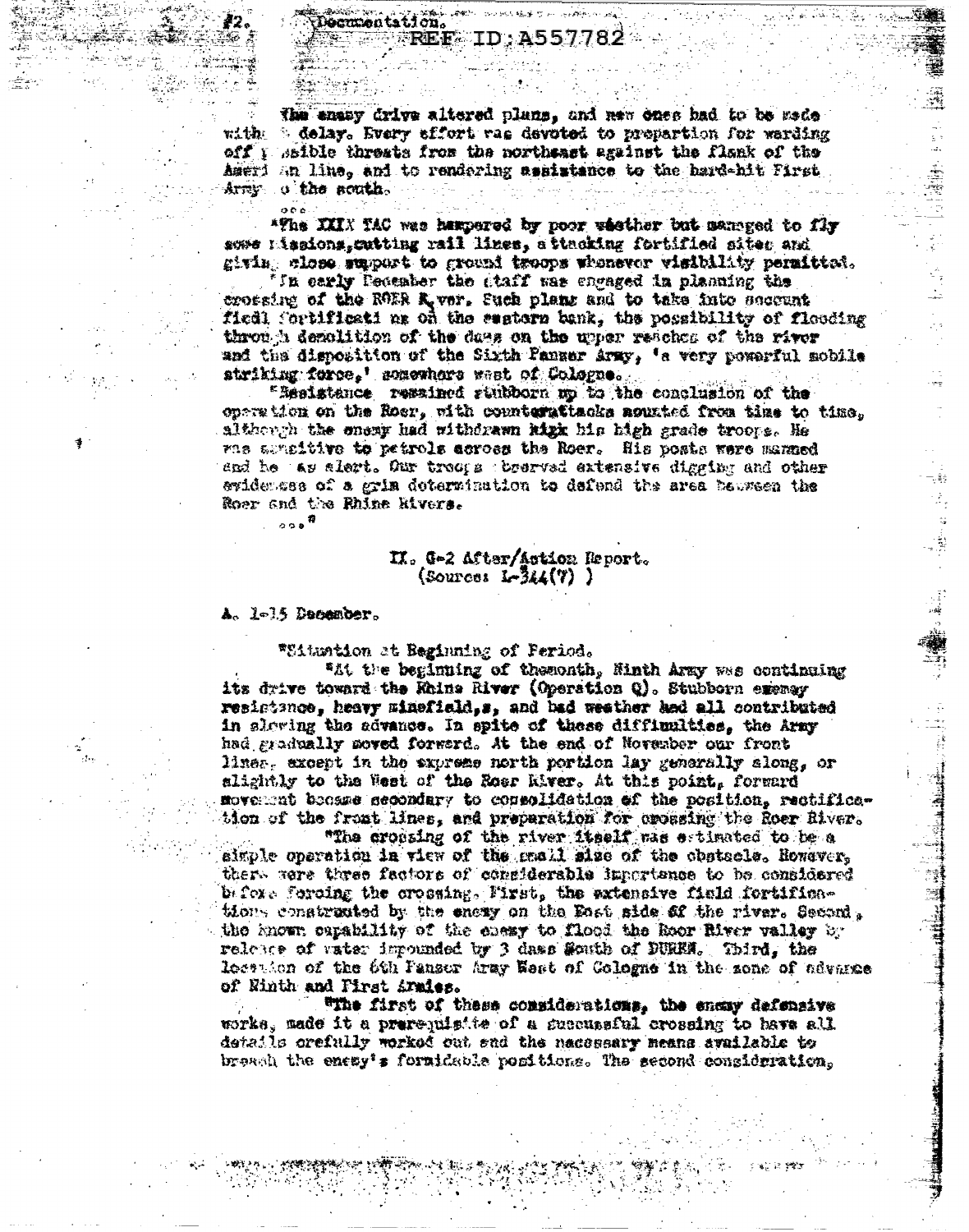the elemy's capability of flooding the valley was considered so serit a a threat to the success of the crossing, that higher authority had d'esoted a postgonement of the bradgehead operation unitl the dens a question had been destroyed by aeried bosterdaent or captured by the Firsthray. As to the thrird consideration, the 6th Panser Aray, the enear had been able to contain the Ninth and Pirst Armics without committing any of the four Panzer Divisions constituteng thin bros. This sconday had given him a very powerful mobile striking force with which to count r any break thru of his Roer River defenses. The p peenes of such strong forces west of the Bhine and the strength of the Hoer River works made it clear that the energ intended to make determined stand west of the Rhine along the Moer.

這

i<br>Kiti<br>Kiti

磷

#### "Enemy Operations During the Period.

"Resistance on the front continued to be stubbors at all points of contact. ...

"During the second weak of the period, the last enemy resistance West of the Roer and Inde Rivers in the XIX Corps sone ended after our troops, in bitter fighting, cleaned up the Sportiblatse and Hasenfeld Cut. Seve al of our patrols crossed the river. Enemy catposts and pillbaxes were well manned and alert. The pariod closed quietly.

# "Enery Dispositions During the Period.

"There were no changes during the first part of the sonth. ercept that contact was lest with 10 SS Ps live con Most of the fighting on the Ninth A my front was being done by 363 Inf Div. The every's nominal strength on our front continued to be 3 divisions. equivalent xag roughly to 3-4 divisions (27.000 men) supported by 90 tanks.

"Ey the end of the period all In and Pz Gr Tivs had been withdrawn from contact, Four Volksgron Divsions remained on the line. It was estimated that 2 Ps Divs, 2 Ps Or Divs and 1 Inf Div were in immediate reserve, with the 6 Pa Aray in strategic resorve."

#### \*4-2 Air.

Æ.

"Throughout the reriod bad weather of preceding weeks and the resultant poor conditions of many of the air strips by farma hindered the activitie of the G-2 Air Branch. Such conditions made it necessary to fly on a reduced scale for a large part of the p-rice, and photography was reduced. In order to alleviate this condition, tactical reconnaissance atreraft were given photo missions in addition to their regular visual missions. I this way a portion of the photo reconnaishance was completed."

## B. 16-31 December.

\*Situntion at Beginning of Period.

\*Iuring the week immediately preceding the period under review, enemy actibity on the Nonth Army front had been confined to lisited counter-attacks, patrolling, and harassing artillery fire. On 9 Lecenber the last enexy resistance west f the ROFR and INEE